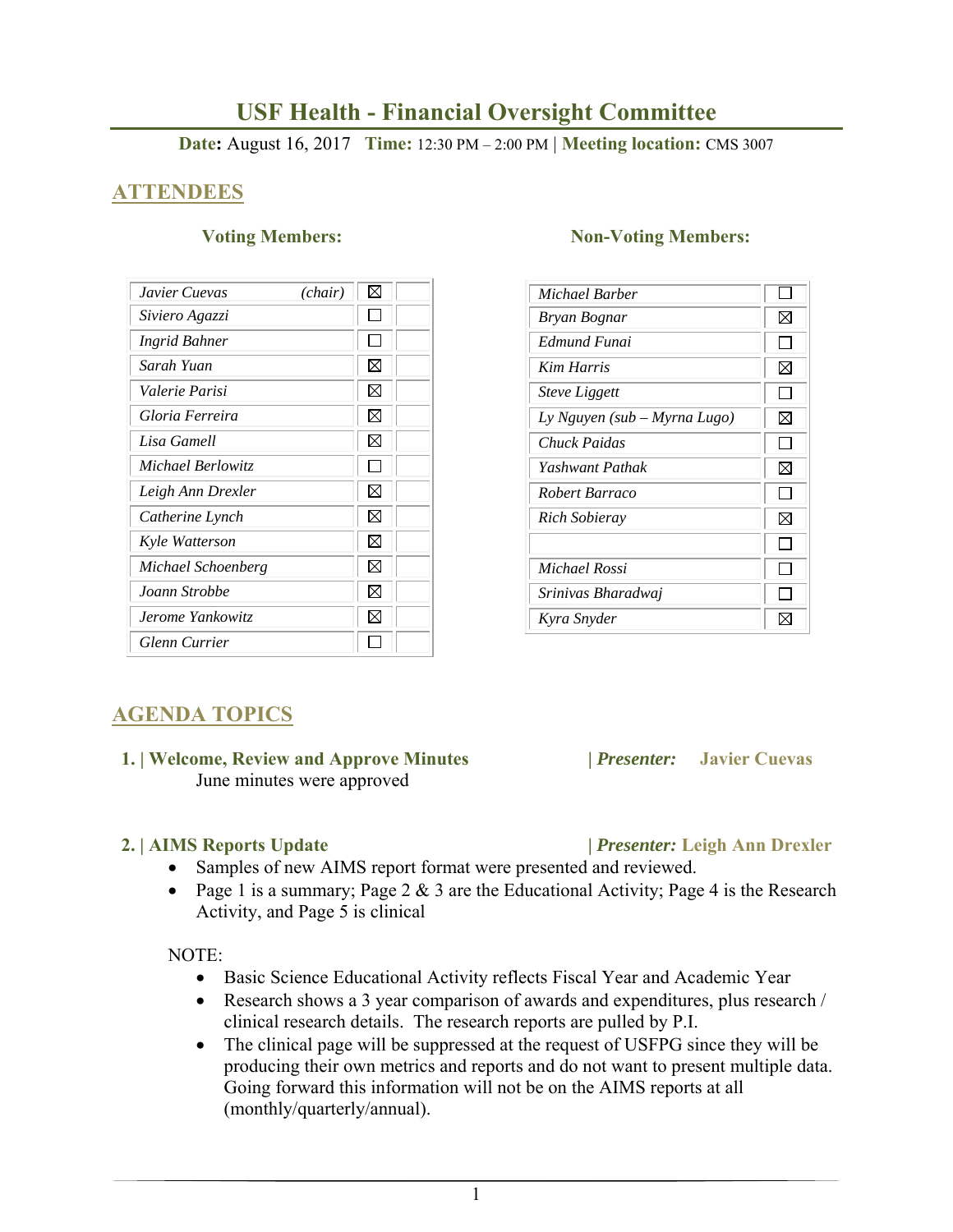DISCUSSION:

- Dr. Yankowitz pointed out that many faculty find this information useful and he has concerns over when the new reports would be released.
- Dr. Schoenberg expressed that the boxes that show top CPT codes, payer mix, and productivity are very helpful and would like to keep those. He made a motion to request those remain on the AIMS report.
- Dr. Yankowitz made an amendment to that motion suggesting that the committee request that the clinical data remain on the AIMS report until the USFPG dashboards are ready to be released.
- Committee agreed and the motion was passed as amended.
- Dr. Cuevas will contact Rich Sobieray with this request.

## **3. | Budget Highlights |** *Presenter:* **Joann Strobbe**

See PowerPoint presentation for FY 18 new funding and budget allocation information.

Performance Based Funding – Metric 10 is chosen by the university and is re-examined every 3 year. This year, USF chose the 6 year undergrad graduation rate to replace the Post-Doc number as our #10 Metric. This will be presented to the Board of Governors.

- 2% Faculty Increases Model needs to be determined.
- Faculty Bonuses to be paid either mid end of September (either the  $15<sup>th</sup>$  or the  $29<sup>th</sup>$ ).
- In Unit Bonuses will be paid September  $15<sup>th</sup>$ .

## **4. | FAQ's |** *Presenter:* **Javier Cuevas**

To be discussed at September Meeting

- Dr. Yankowitz would like to add a question about the USFPG Strategies and one about the New Faculty Comp Plan. He will write these and have them ready for discussion.
- Joann will draft a question regarding the new building status and funding.

## **5. | Vice Dean Updates |** *Presenter:* **Rich Sobieray**

USFPG Budgets have been approved.

- Any salary increases will be effective in the Oct. 1 payroll
- They are expecting a net increase in UPL possibly \$14.5m \$17m.
- Also have requested to be included in LIP which would provide an additional \$1.5m - \$2m in funding
- Should know about this and any additional funding (working on the  $IGT -$ Intergovernmental Transfer) by early October.
- Have not determined how this money would be allocated, but compensation would be a priority, then restoring the reserves.